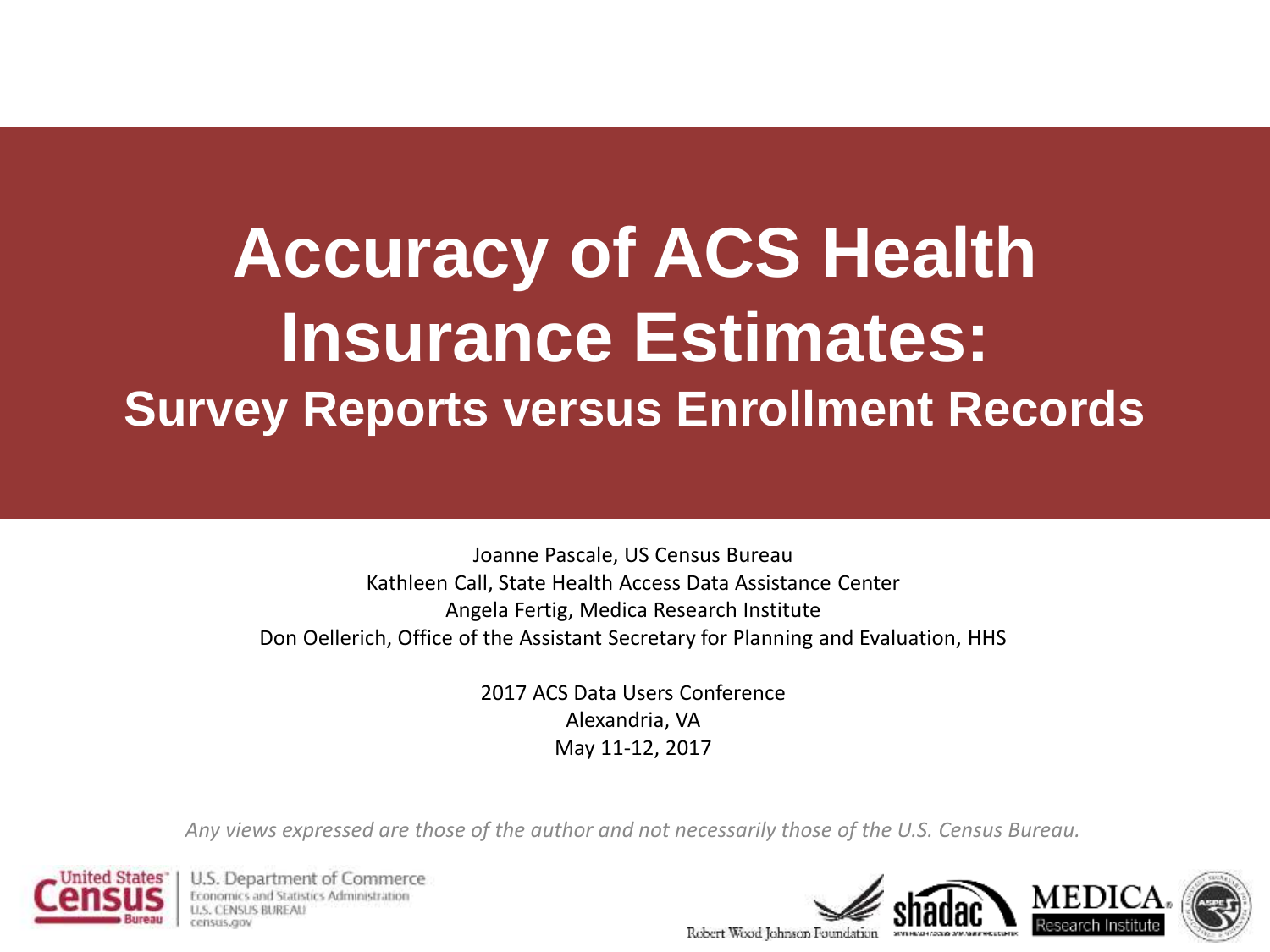## **Motivation for Research**

- Accuracy of survey reports of health coverage:
	- $\blacksquare$  Insured/uninsured = ok
	- Type of coverage (employer-sponsored, Medicaid, etc.) = not ok
- **EXTE:** Limited research on reporting accuracy by coverage type
	- Medicaid is under-reported, but some other type of coverage is often reported instead
	- → Medicaid under-count; small overestimate of uninsured
- Reporting accuracy for coverage type useful:
	- As a component of the uninsured measure
	- In and of themselves to examine shifts from public to private; vice versa
- Limited data on reporting accuracy pre- and post-ACA
- Objectives: expand literature beyond Medicaid and:
	- examine levels and patterns of misreporting for range of coverage types
	- explore how over- and under-reporting offset each other



U.S. Department of Commerce ustics Administration

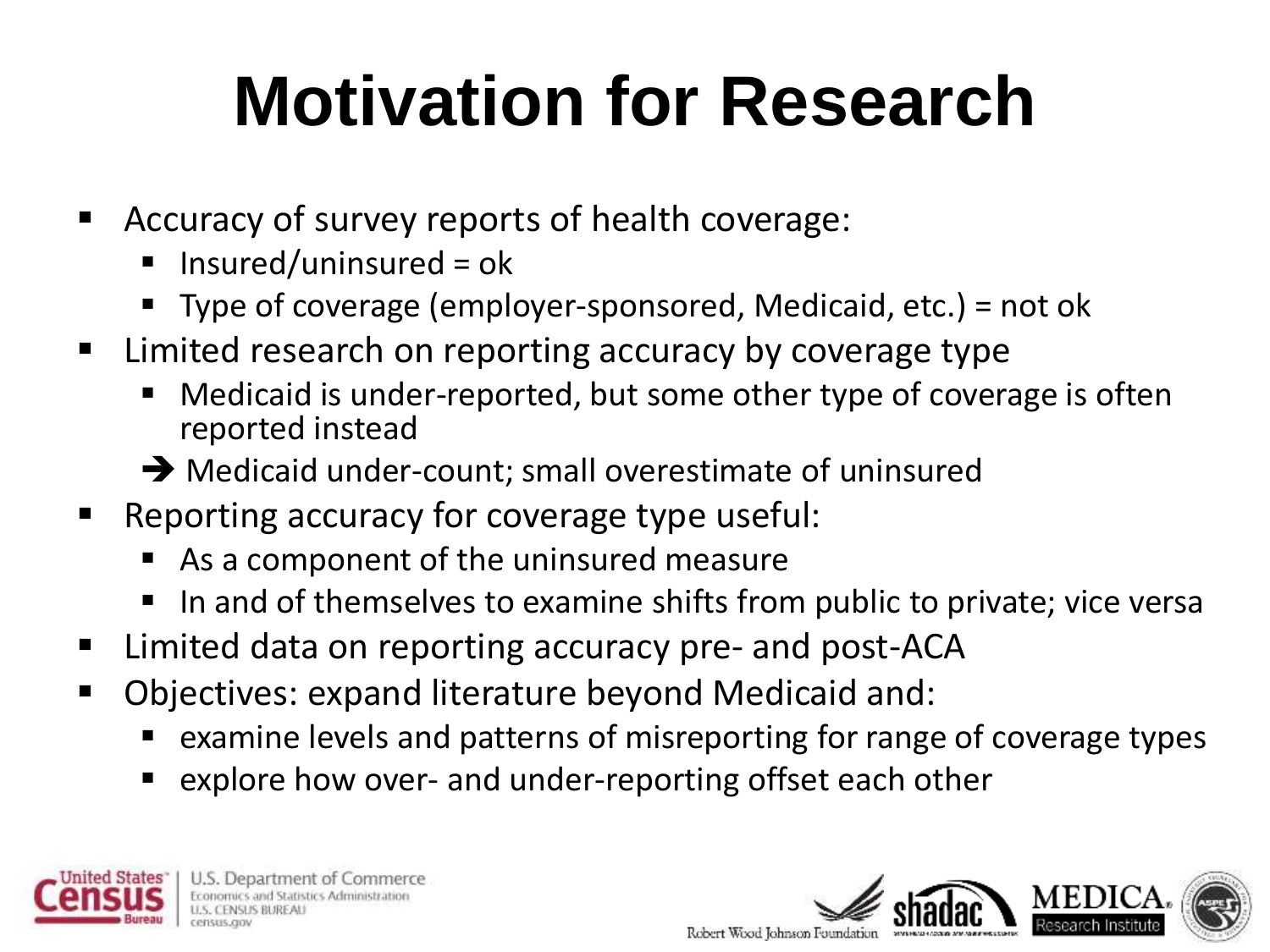# **CHIME Study**

- "Comparing Health Insurance Measurement Error"
- Partnered with Medica Health Plans (MHP) based in Minnesota
- MHP offers several types of coverage:
	- Employer-sponsored insurance (ESI)
	- Direct purchase (on and off marketplace)
	- **Medicaid**
	- MinnesotaCare (state-sponsored public plan)



U.S. Department of Commerce stics Administration

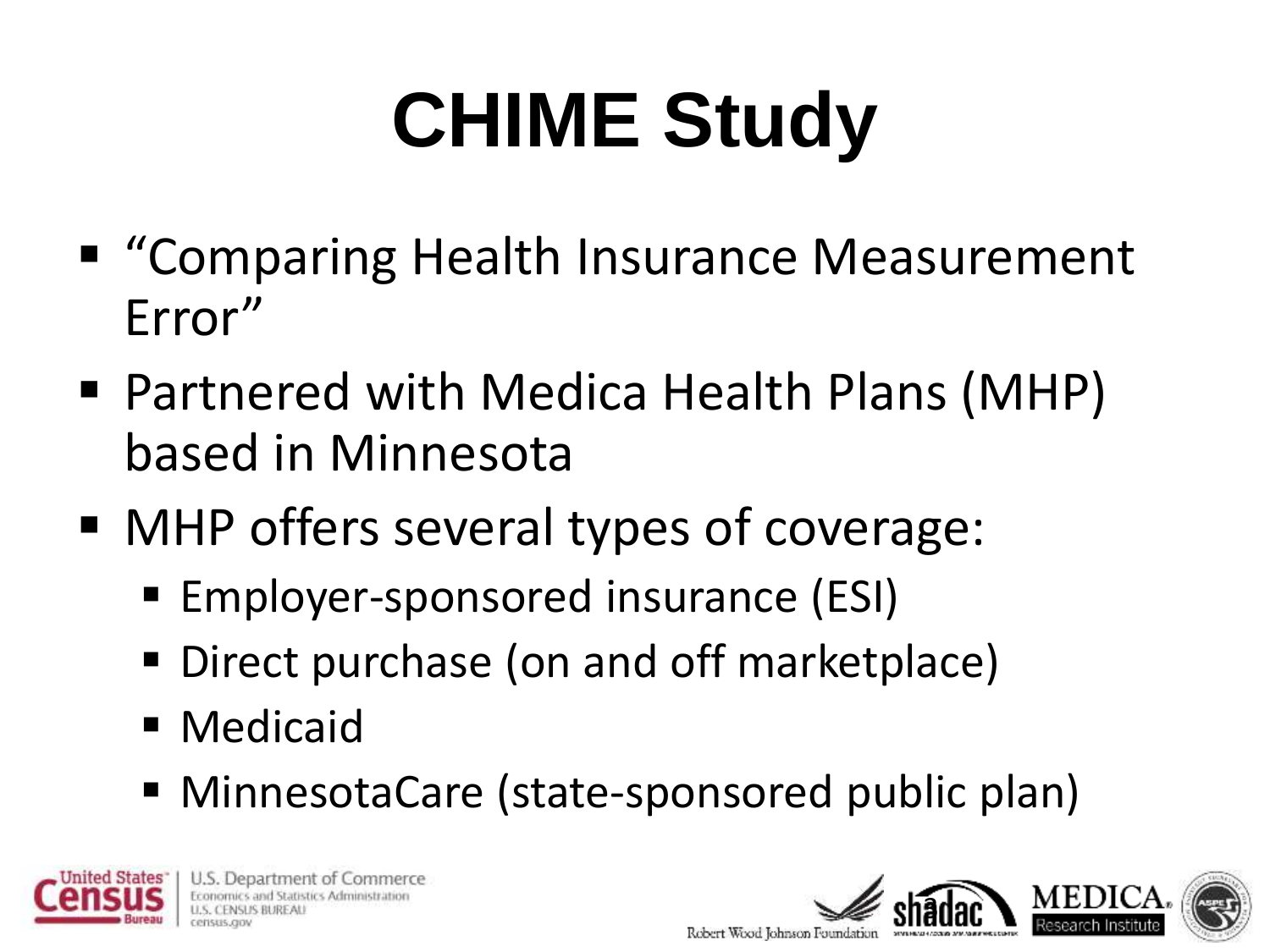## **CHIME Basic Study Design**

- **Start with enrollment records from MHP**
- Use records as sample for household phone number
- Administer much-abbreviated ACS survey, including full series on health insurance
- Compare survey estimates to enrollment records on:
	- Status (covered/not covered)
	- Coverage type



Jepartment of Commerce < Administration

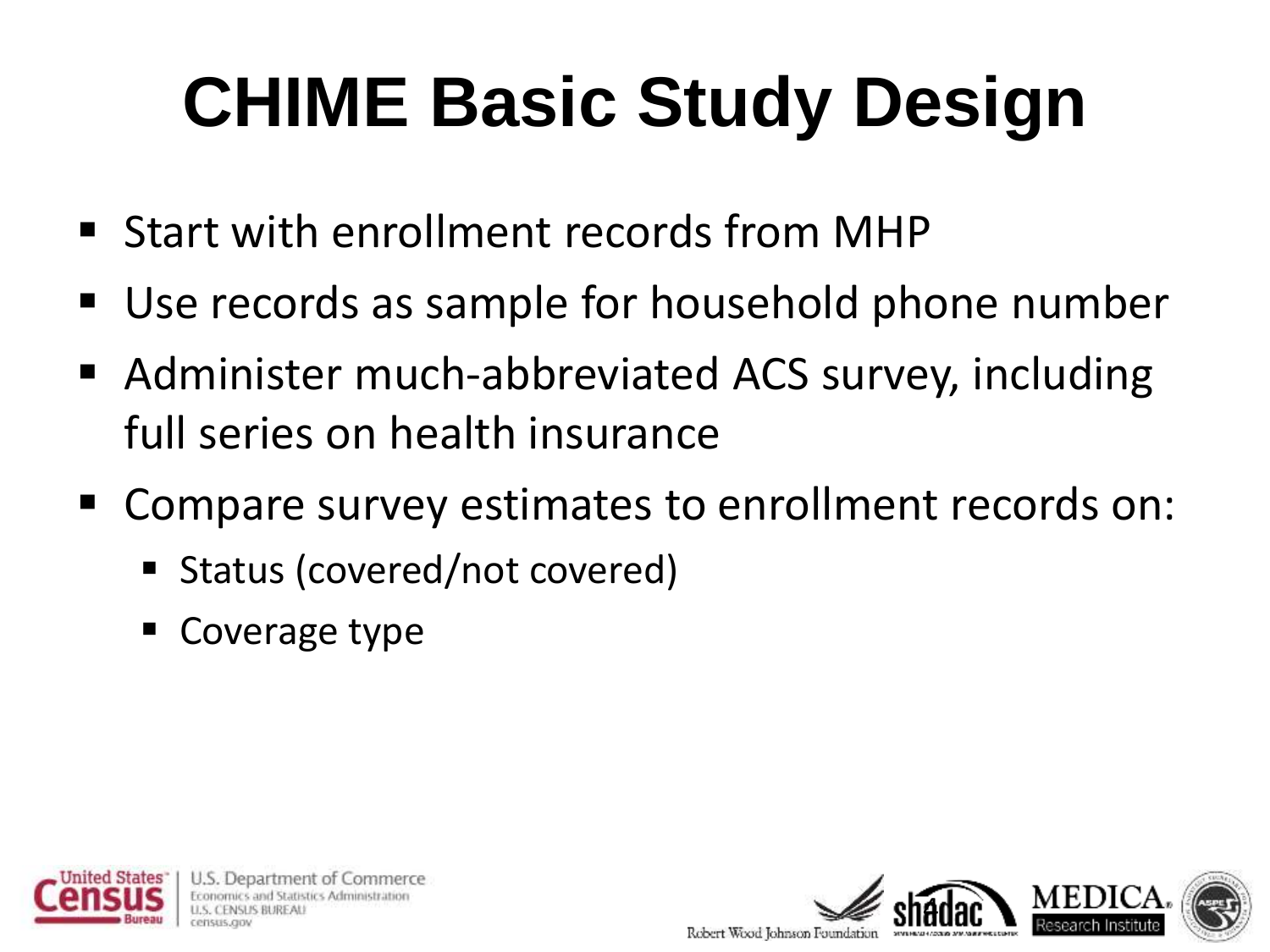## **CHIME Survey Methods**

- 15-minute phone survey conducted in Spring, 2015
- Content:
	- Demographics
	- $\blacksquare$  Labor force
	- Government program participation (food stamps, WIC, etc.)
	- Health insurance
- Stratified sample: oversampled public, undersampled ESI
- Data collected on all household members
- Household-level response rate: 22% (conducted non-response analysis)
- MHP enrollment file sent post-data collection
- Records matched to survey data at person-level
- Analysis file restricted to those under 65
- Weighted data to MHP population totals



U.S. Department of Commerce extics Administration

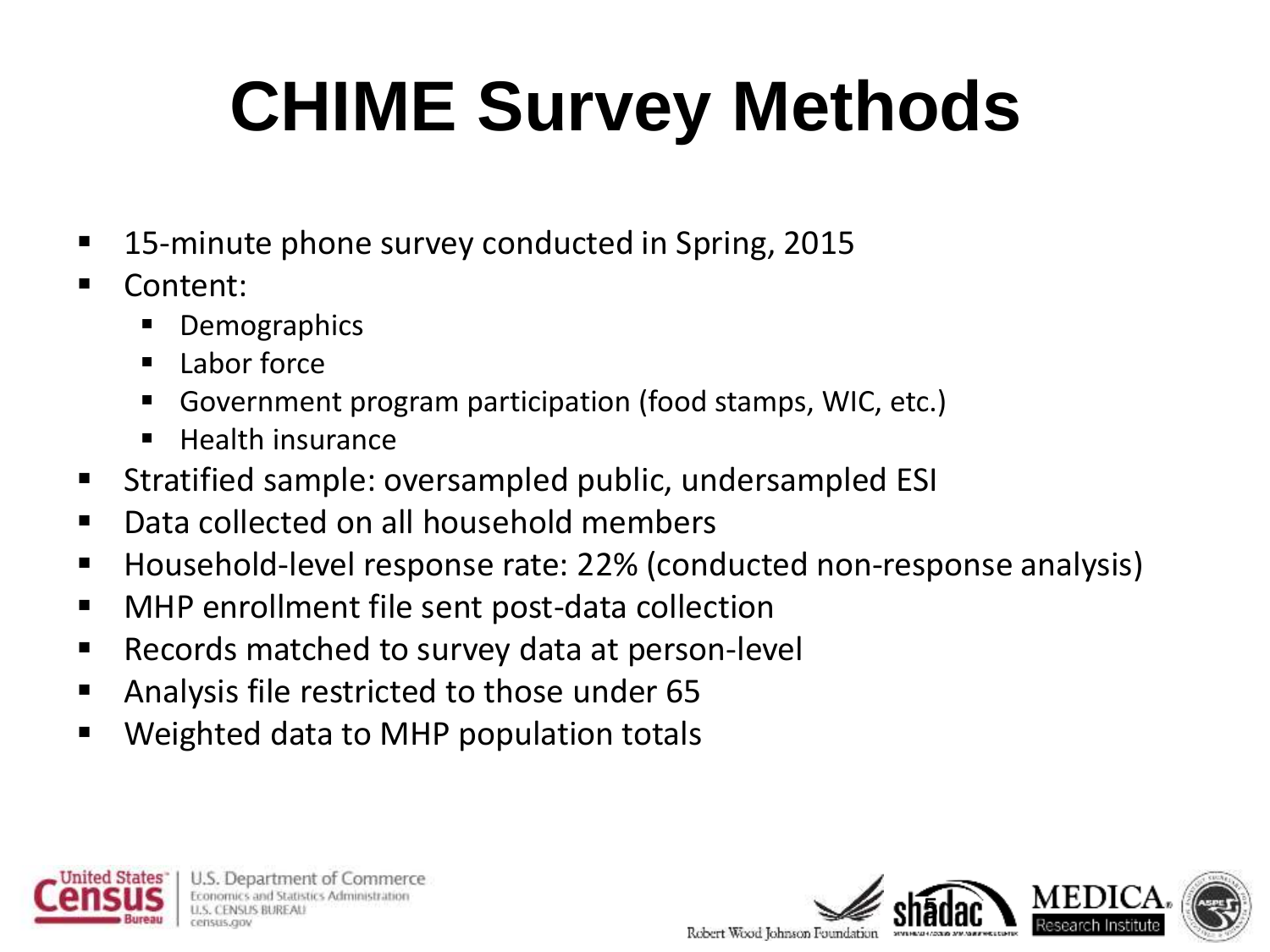### **MHP Population, HH Sample and Personlevel Matched Cases Across Strata**

| <b>Coverage Type</b><br>according to | <b>MHP Population</b><br>when Sampled<br>(December 2014) |      | <b>Sample</b><br><b>Phone</b><br><b>Numbers</b> | <b>ACS</b><br><b>Matched Sample</b> |              |      |  |
|--------------------------------------|----------------------------------------------------------|------|-------------------------------------------------|-------------------------------------|--------------|------|--|
| <b>MHP Records</b>                   |                                                          |      |                                                 | HH                                  | Person       |      |  |
|                                      | N                                                        | %    | $\mathsf{n}$                                    | $\mathsf{n}$                        | $\mathsf{n}$ | %    |  |
| <b>ESI</b>                           | 463,000                                                  | 67%  | 2,496                                           | 124                                 | 246          | 16%  |  |
| NonGroup                             | 22,000                                                   | 3%   | 4,187                                           | 274                                 | 538          | 36%  |  |
| Marketplace                          | 1,700                                                    | 0.2% | 1,124                                           | 102                                 | 152          | 10%  |  |
| <b>Medicaid</b>                      | 181,000                                                  | 26%  | 4,989                                           | 177                                 | 450          | 30%  |  |
| MinnesotaCare                        | 26,000                                                   | 4%   | 2,447                                           | $\overline{4}$                      | 31           | 2%   |  |
| <b>ESI/Public trans</b>              | 3,000                                                    | 0.4% | 757                                             | 37                                  | 90           | 6%   |  |
| <b>TOTAL</b>                         | 696,700                                                  | 100% | 16,000                                          | 718                                 | 1,507        | 100% |  |



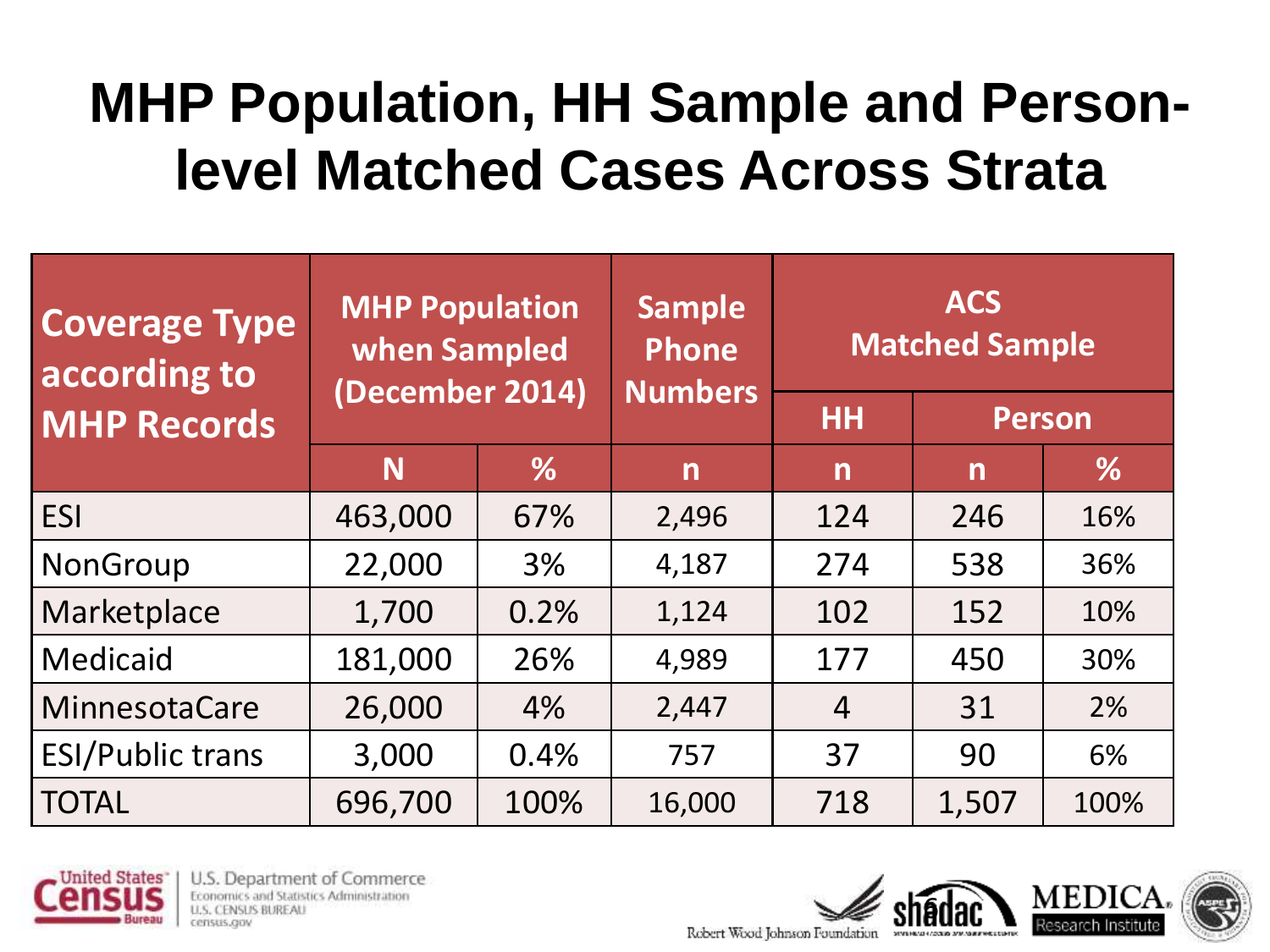## **ACS Health Insurance Question**

| a. Insurance through a current or                                                                         | Yes  | No |
|-----------------------------------------------------------------------------------------------------------|------|----|
| former employer or union (of this<br>person or another family member)                                     |      |    |
| b. Insurance purchased directly from<br>an insurance company (by this<br>person or another family member) |      |    |
| c. Medicare, for people 65 and older,<br>or people with certain disabilities                              |      |    |
| d. Medicaid, Medical Assistance, or                                                                       |      |    |
| any kind of government-assistance<br>plan for those with low incomes<br>or a disability                   |      |    |
| e. TRICARE or other military health care                                                                  | l. d | LJ |
| f. VA (including those who have ever<br>used or enrolled for VA health care)                              |      |    |
| g. Indian Health Service                                                                                  |      |    |
| h. Any other type of health insurance<br>or health coverage plan - Specify -                              |      |    |



U.S. Department of Commerce Economics and Statistics Administration **U.S. CENSUS BUREAU** census.gov



7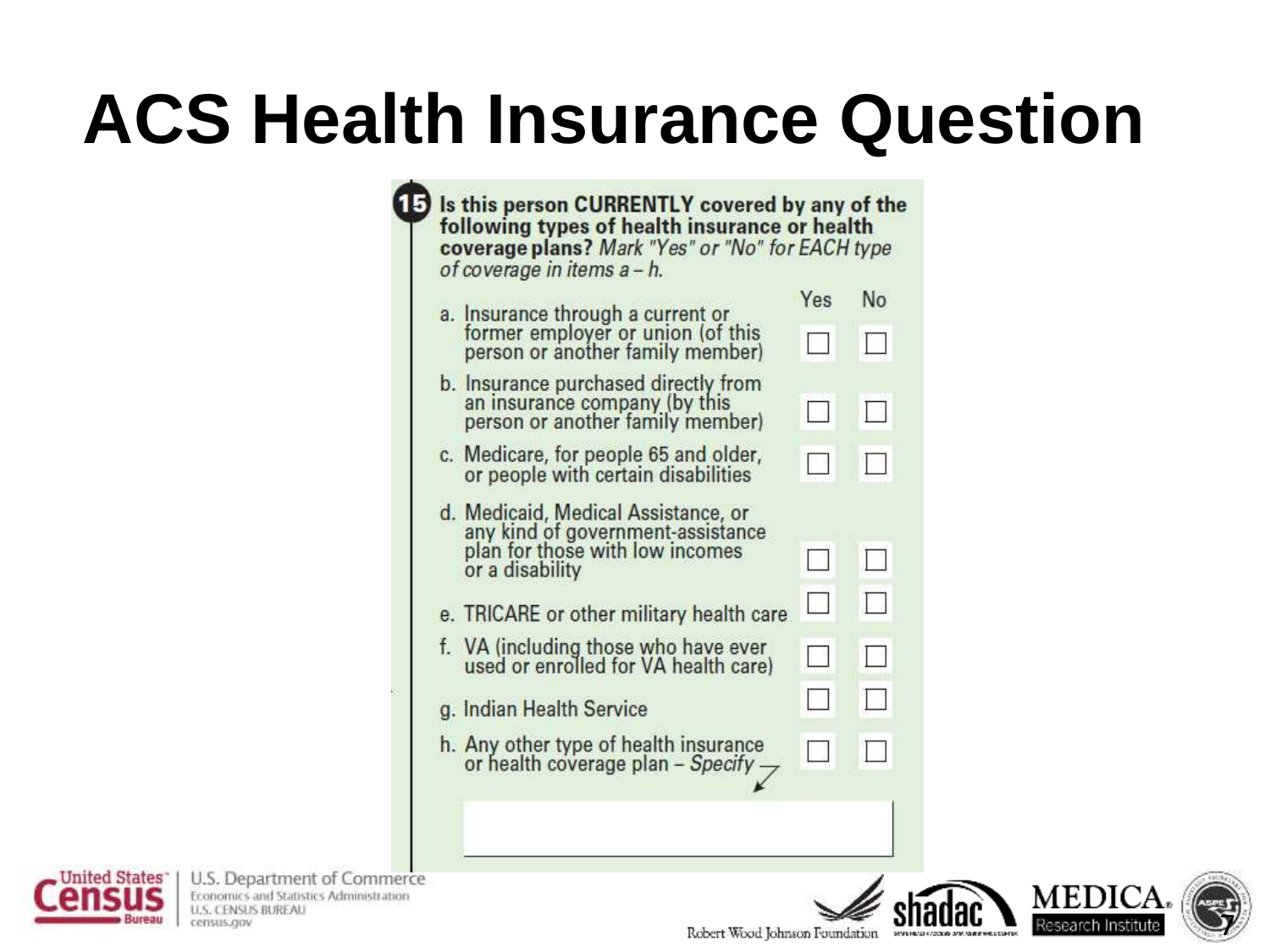## **Reporting Accuracy Metrics**

■ Sensitivity: among those enrolled in Cov Type X, how many reported Cov Type X?

**Predictive Power: among those reporting Coven** Type X, how many were enrolled in Cov Type X?

**Prevalence: how does prevalence of Cov Type X** compare between records and survey?



U.S. Department of Commerce stics Administration

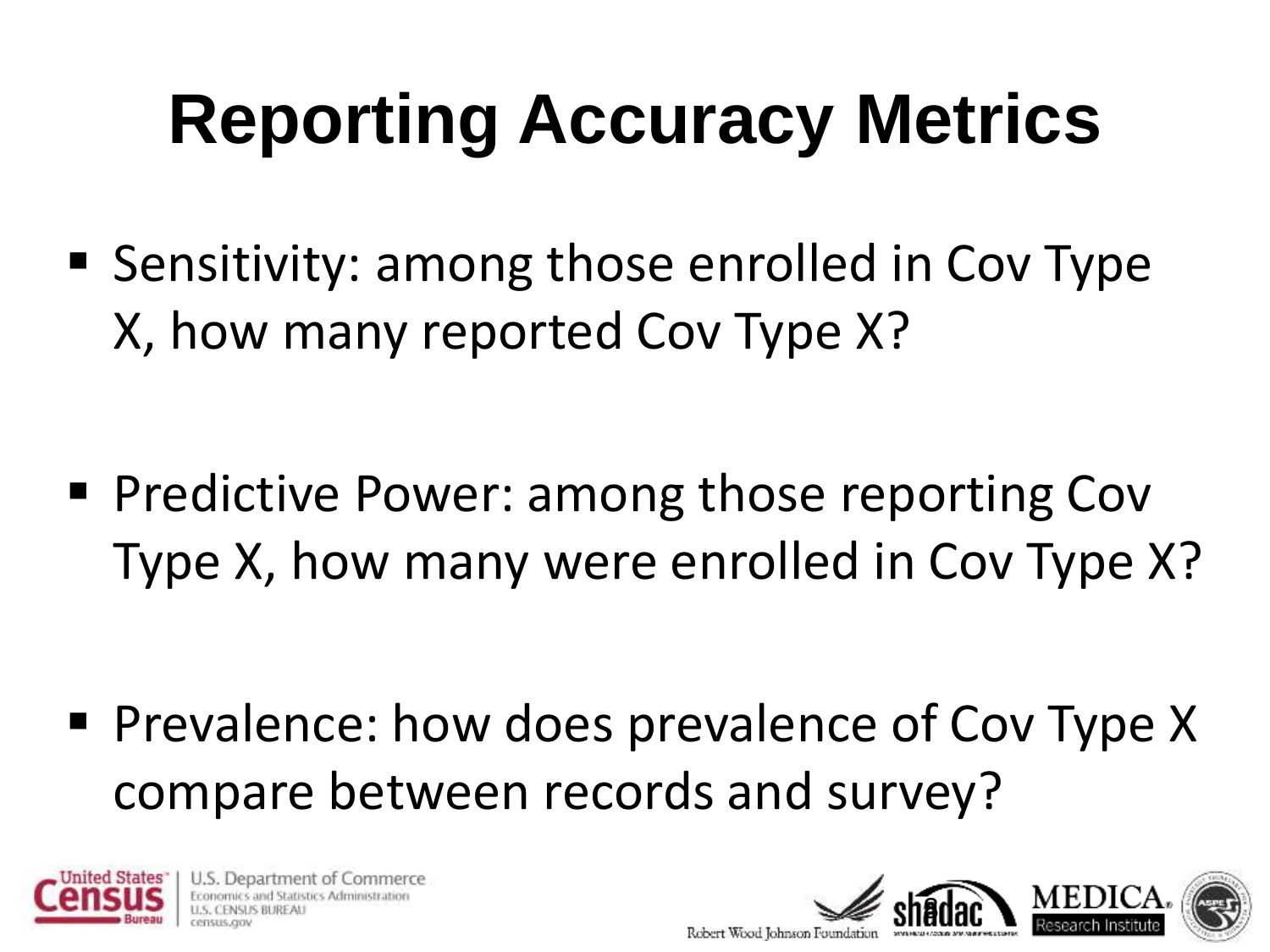## **Summary Results**

|                | <b>Sensitivity</b> | <b>Predict</b> | <b>Prevalence Estimates</b> |            |                |      |  |
|----------------|--------------------|----------------|-----------------------------|------------|----------------|------|--|
|                |                    | <b>Power</b>   | <b>MHP</b>                  | <b>ACS</b> | <b>ACS-MHP</b> |      |  |
| <b>Private</b> | 96.6               | 95.6           | 67.1                        | 73.9       | 6.8            | ***  |  |
| <b>Public</b>  | 84.0               | 92.8           | 25.7                        | 24.2       | $-1.6$         | $**$ |  |
| <b>ESI</b>     | 95.1               | 96.7           | 63.6                        | 68.6       | 5.0            | ***  |  |
| <b>Direct</b>  | 84.4               | 47.0           | 3.5                         | 6.4        | 2.9            | ***  |  |
| <b>Insured</b> | 97.1               | n/a            | 100                         | 97.1       | $-2.9$         | ***  |  |

\*\*\*  $p < .01$ \*\*  $p < .05$ 



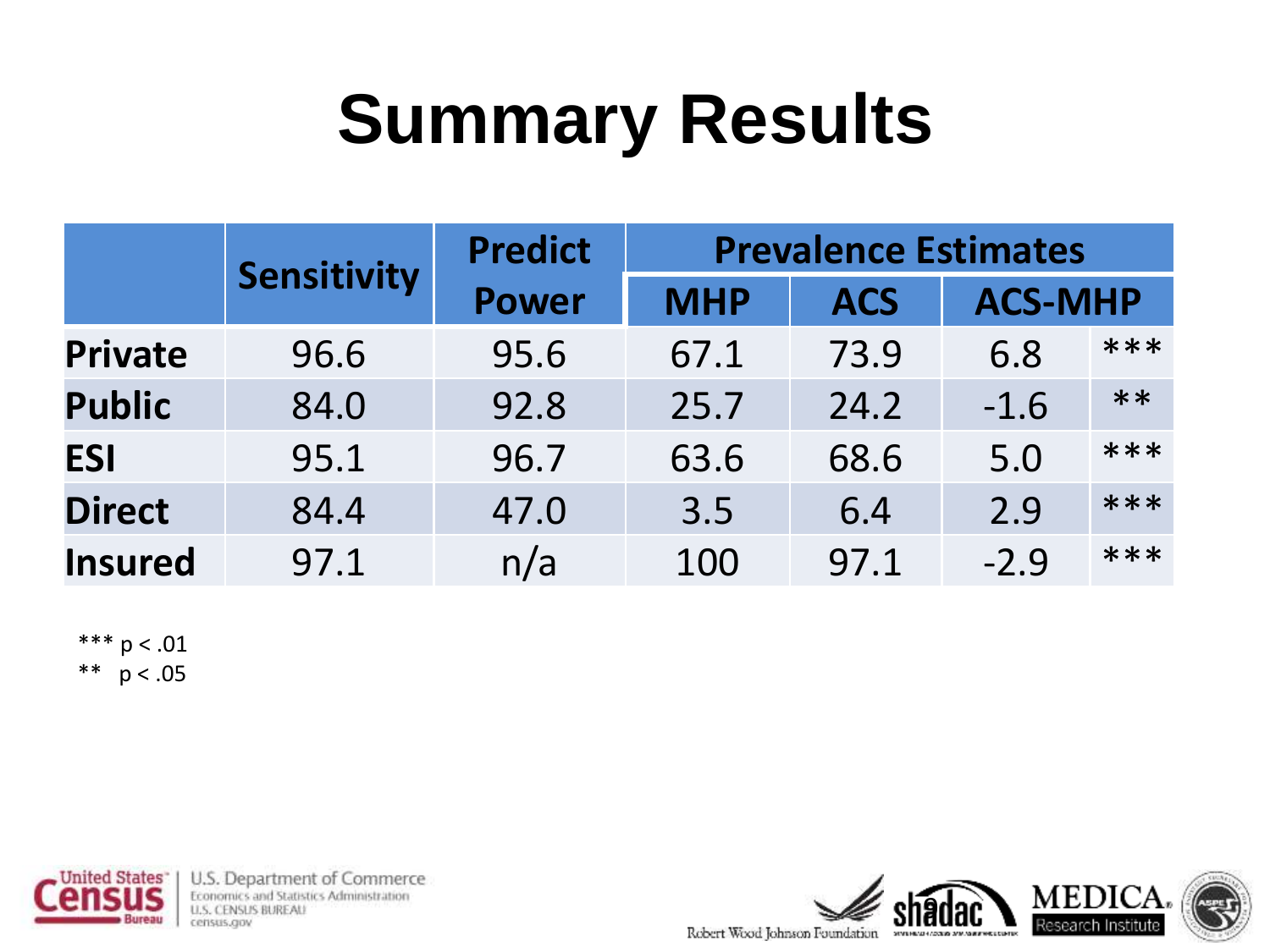### **Sensitivity: Coverage Type Reported among Private and Public Enrollees**



**Coverage Type According to Enrollment Records**



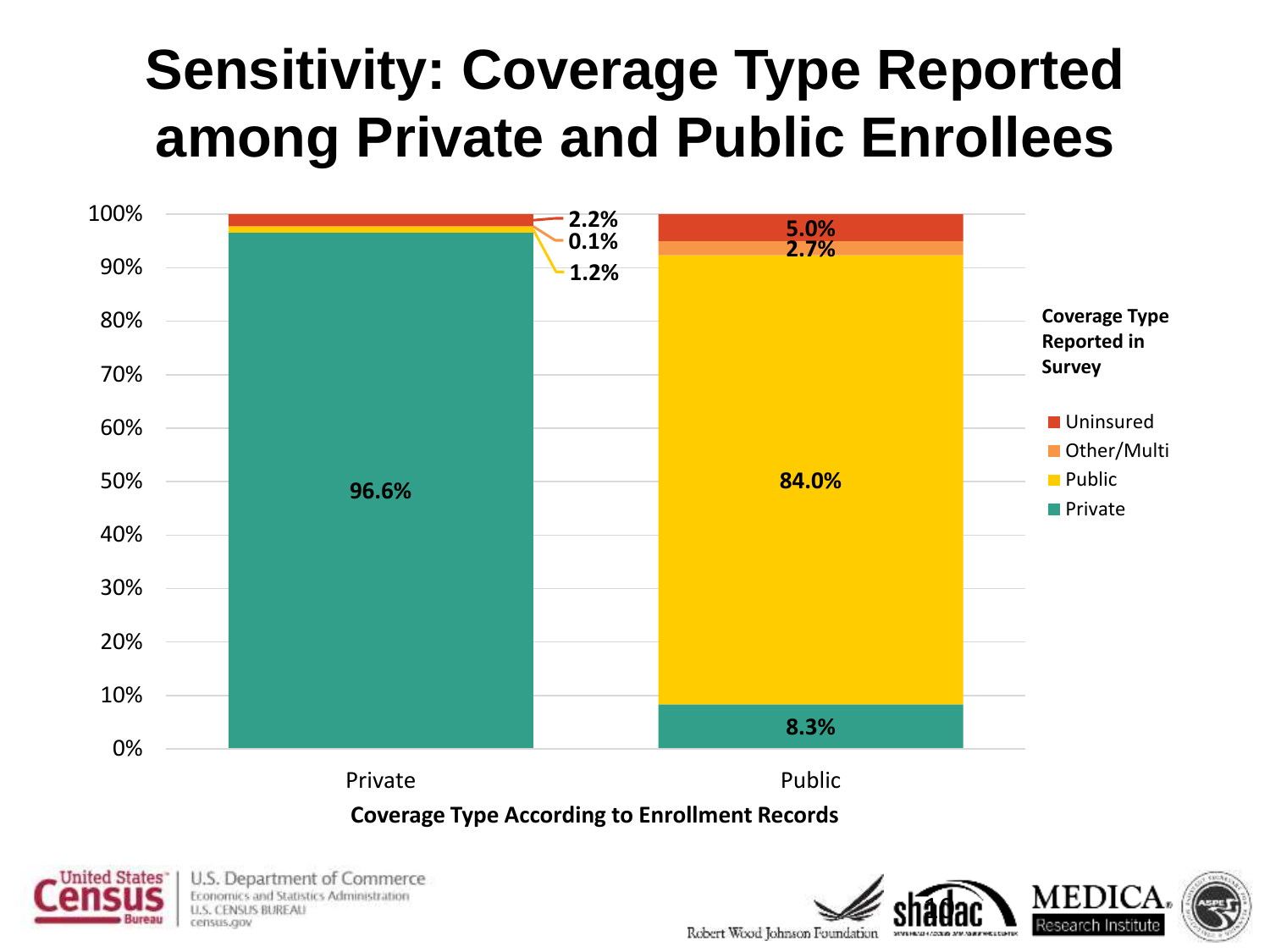### **Sensitivity: Detailed Coverage Type Reported among Public Enrollees**



#### **Public Insurance Coverage According to Enrollment Records**



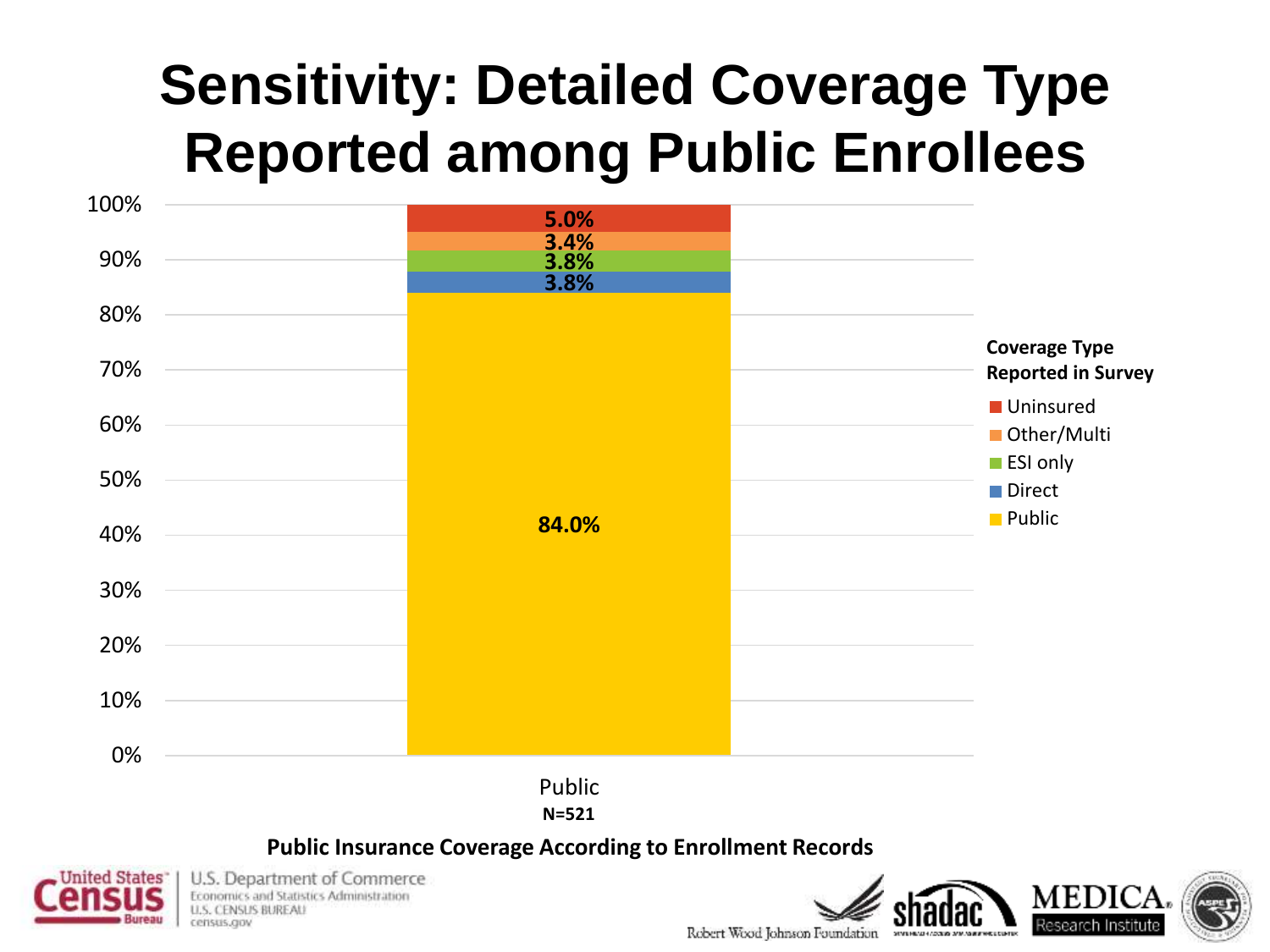### **Sensitivity: Detailed Coverage Type Reported among ESI Enrollees**



#### **ESI Coverage Type According to Enrollment Records**



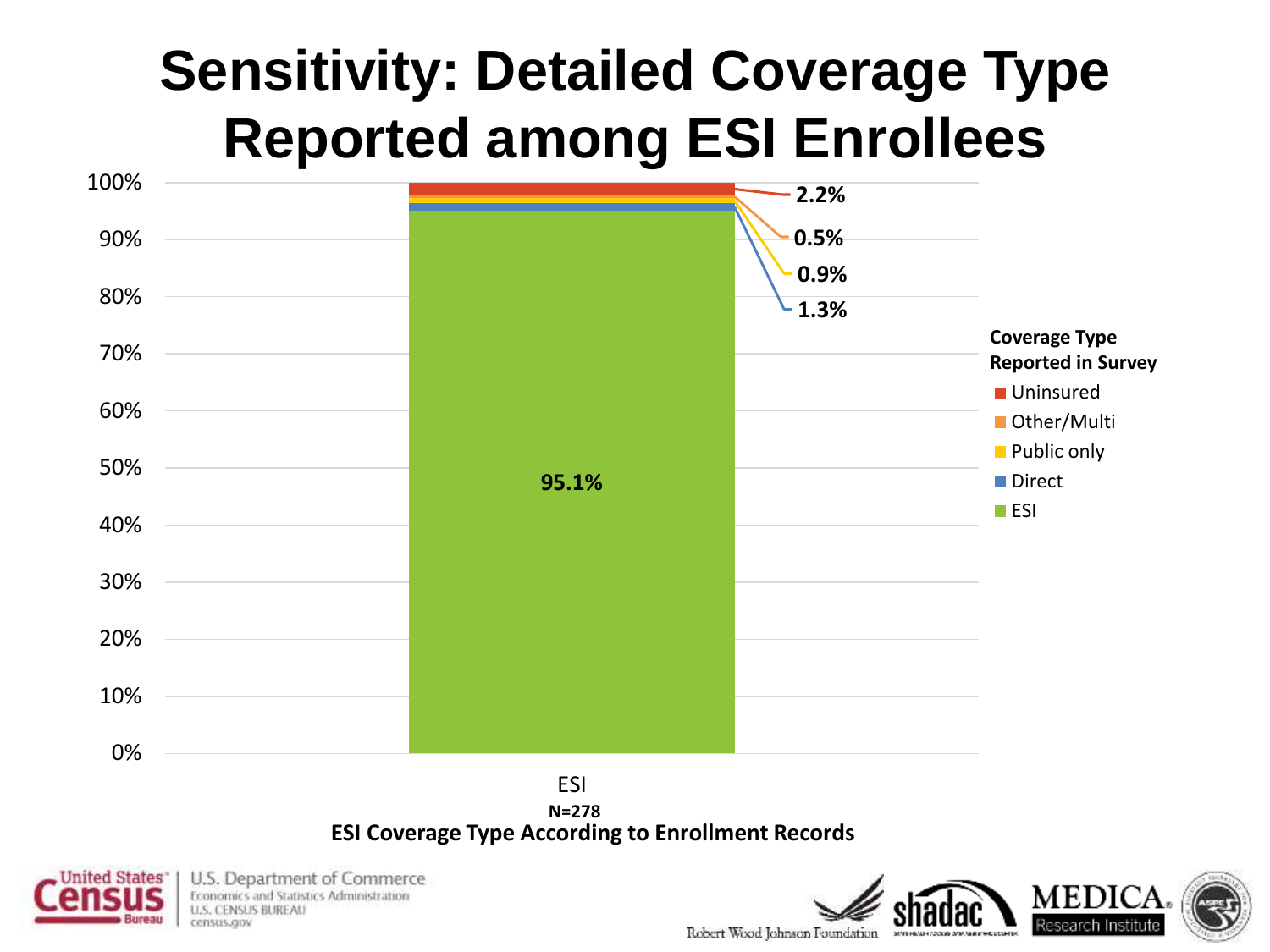### **Sensitivity: Detailed Coverage Type Reported among Direct Enrollees**



**N=680**

#### **Direct Coverage According to Enrollment Records**



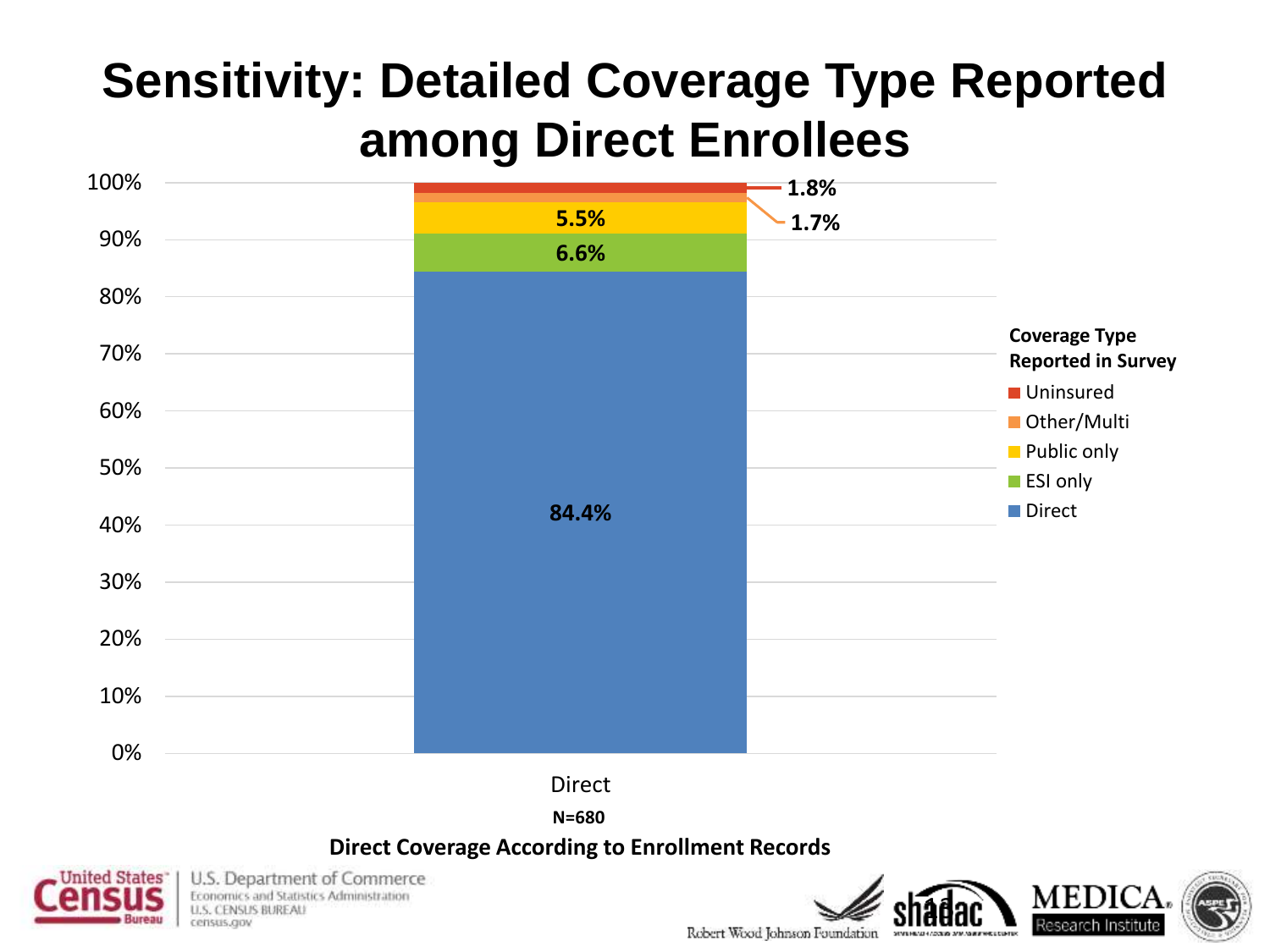### **Predictive Power: Enrollment among those with Reported Private and Public Coverage**



**Coverage Type Reported in Survey**



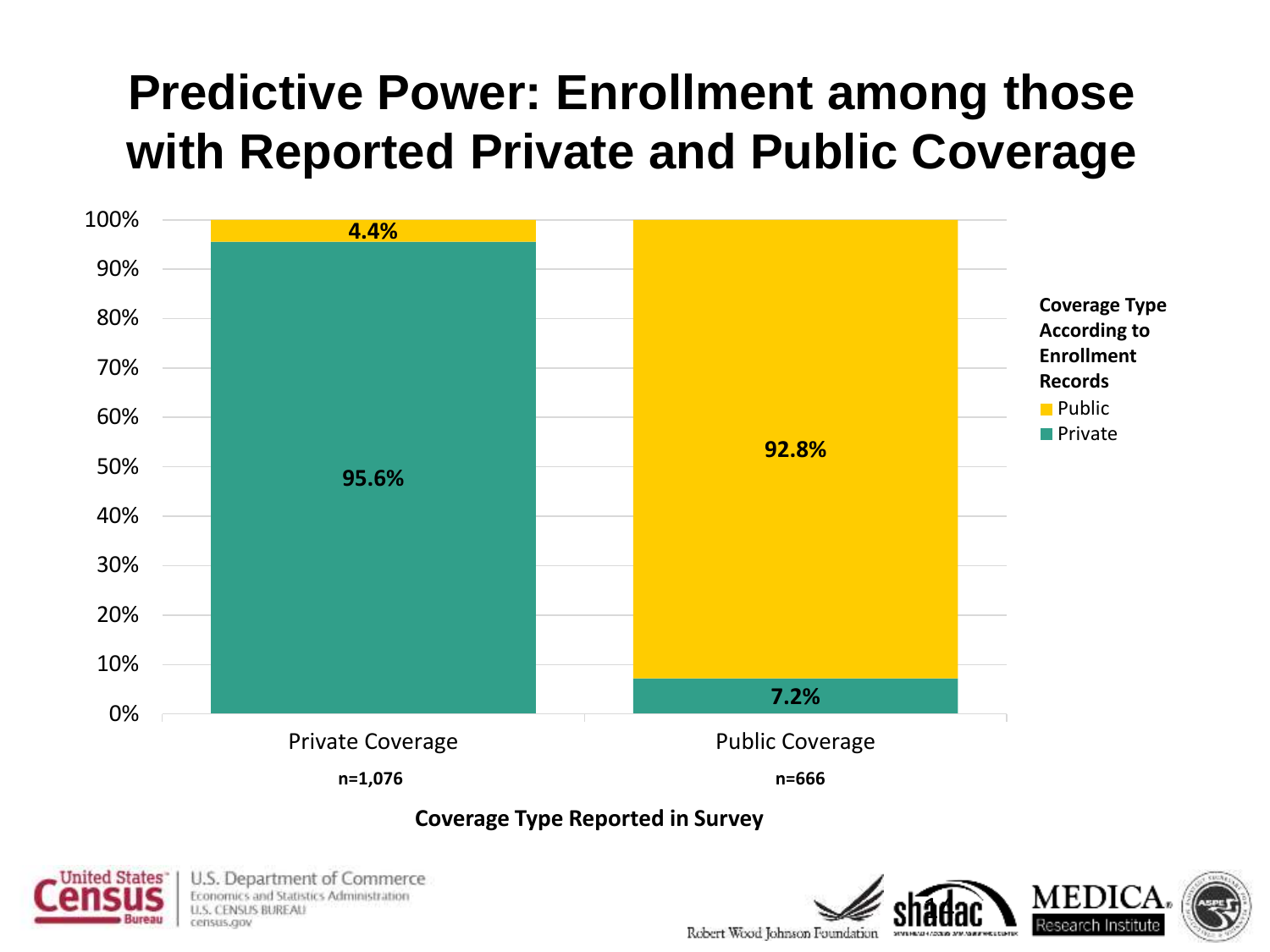### **Predictive Power: Detailed Enrollment among those with Reported Public Coverage**





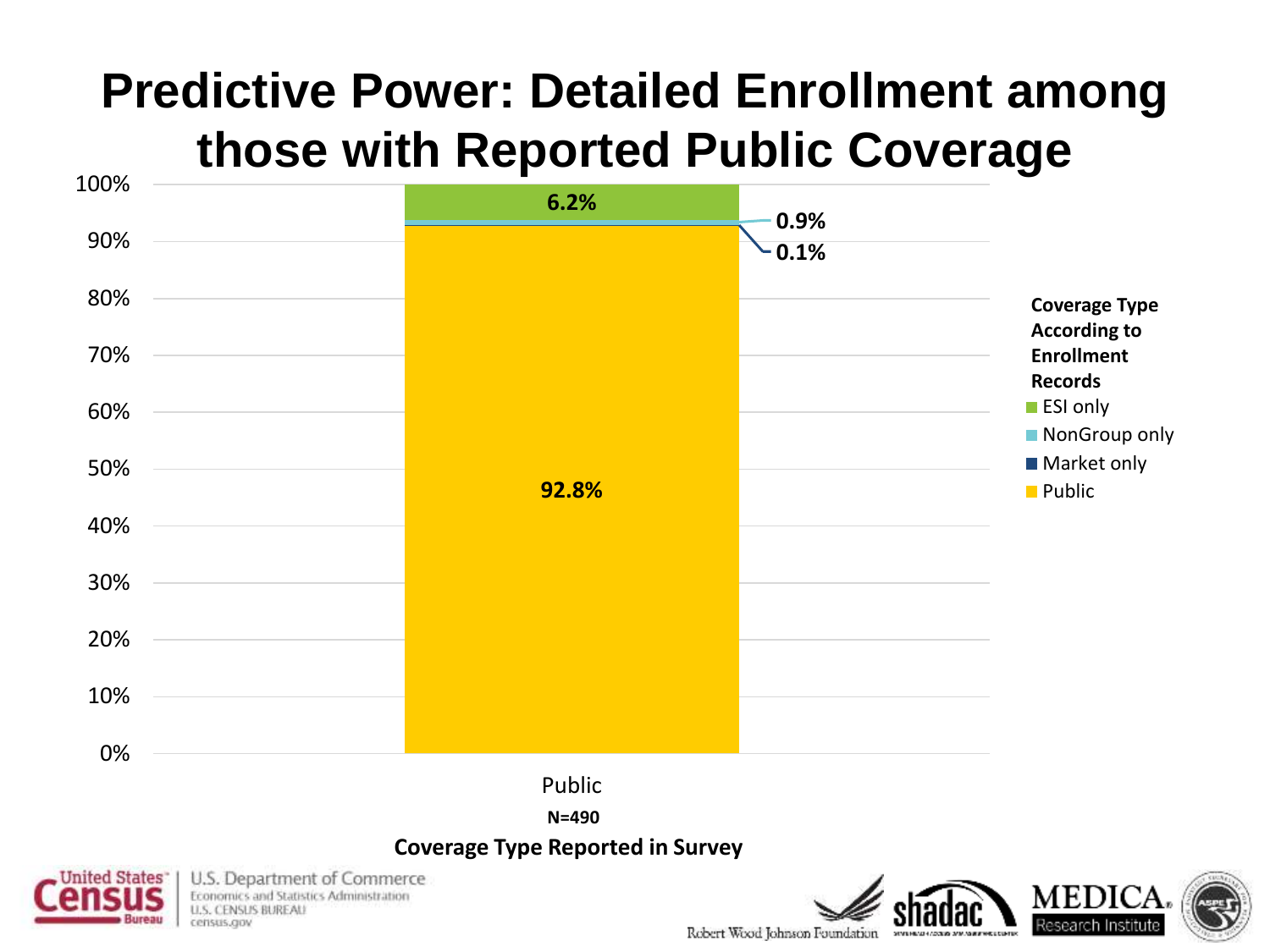### **Predictive Power: Detailed Enrollment among those with Reported ESI Coverage**



**N=399**

#### **Coverage Type Reported in Survey**

Robert Wood Johnson Foundation

SEVENTARIA ADDEKE SAMUNDUR

**MEDICA.** 

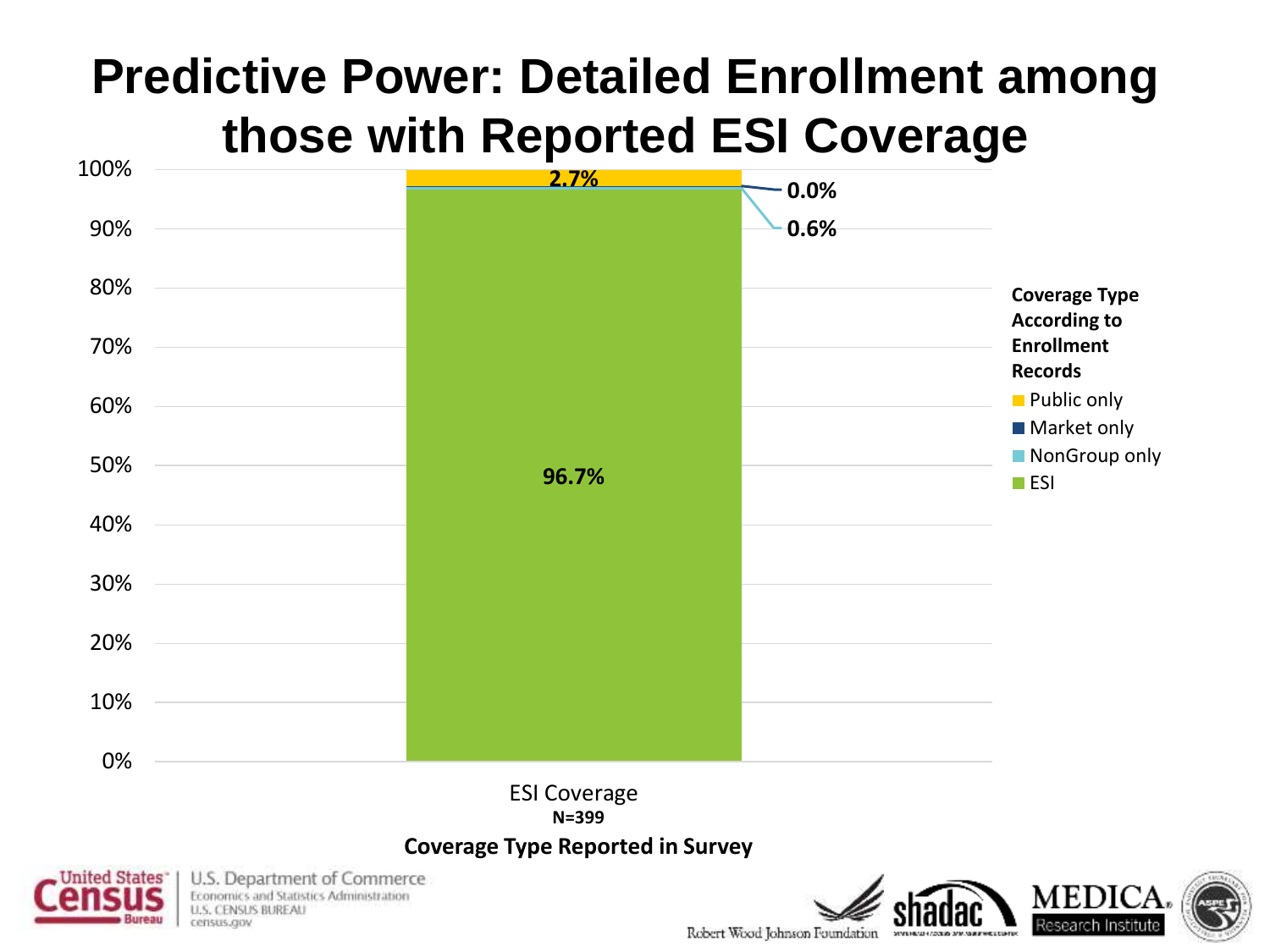### **Predictive Power: Detailed Enrollment among those with Reported Direct Coverage**



Robert Wood Johnson Foundation

SEVENTARI (ADOUS SAMASIES)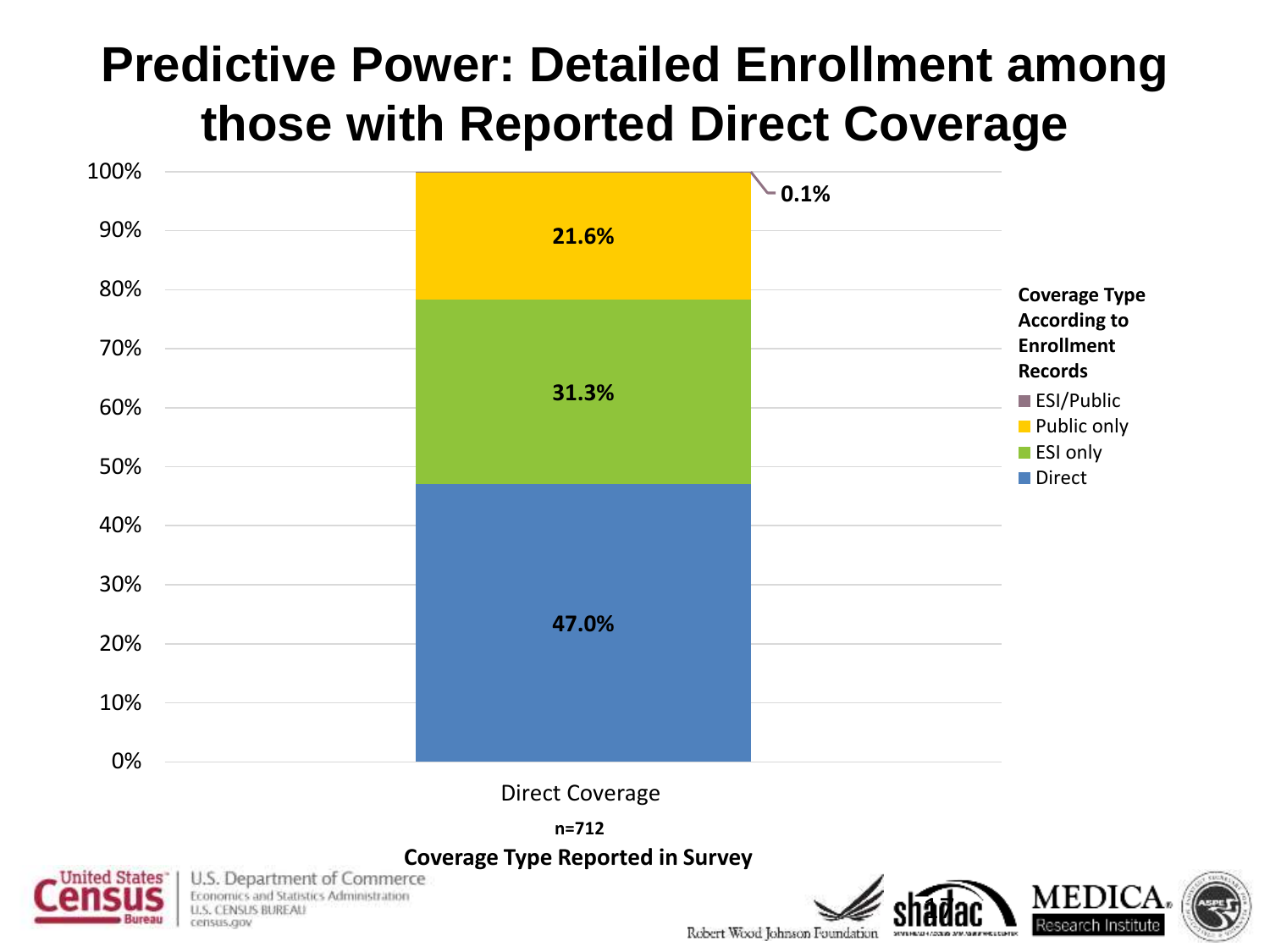### **Prevalence: MHP Population minus Survey Estimates**

![](_page_17_Figure_1.jpeg)

Robert Wood Johnson Foundation SEVENTARY 47 (2006) 273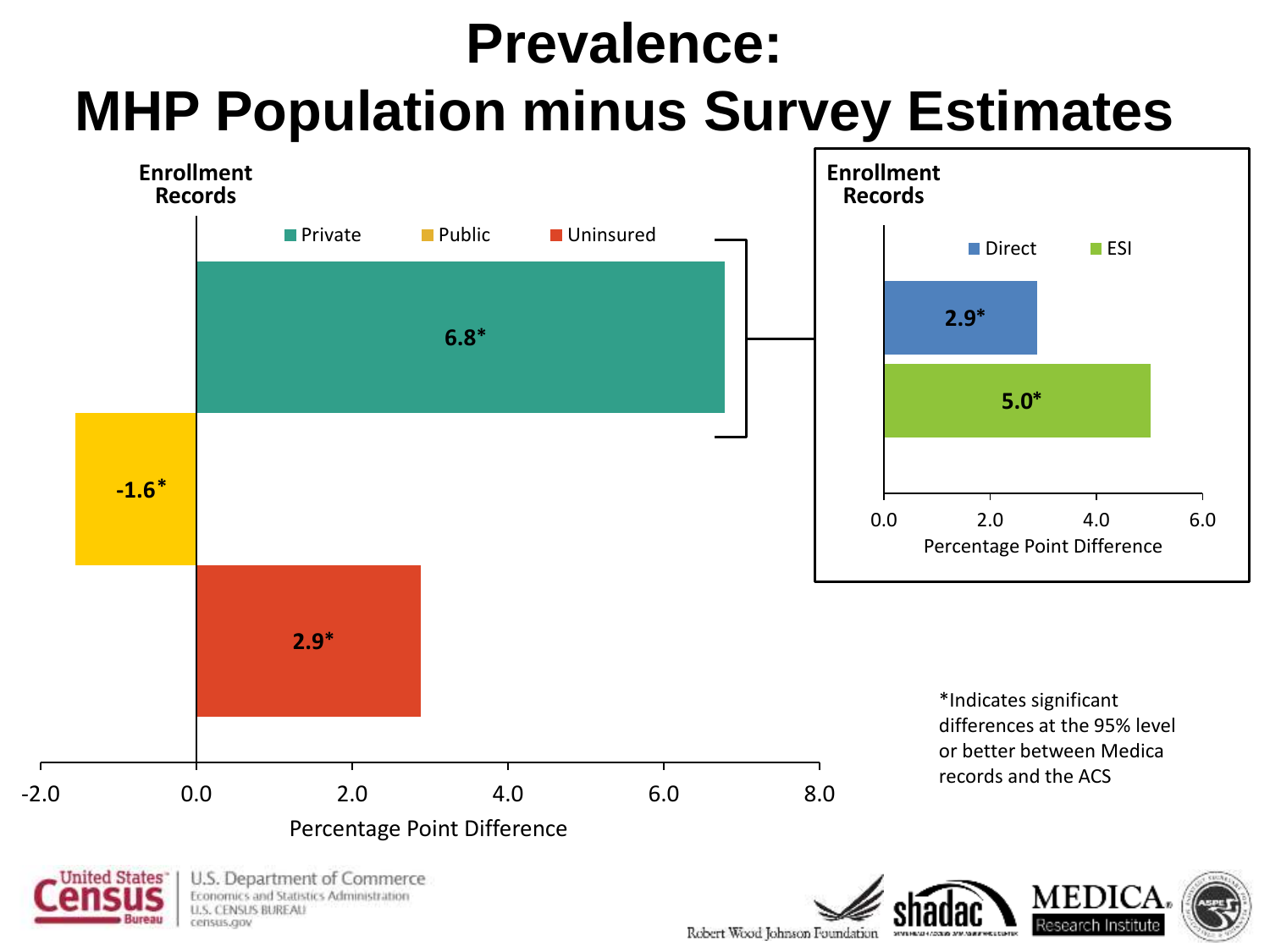## **Take-Away: Baseline Accuracy Metrics**

|                |                    | <b>Predict</b> | <b>Prevalence Estimates</b> |            |                |      |  |
|----------------|--------------------|----------------|-----------------------------|------------|----------------|------|--|
|                | <b>Sensitivity</b> | <b>Power</b>   | <b>MHP</b>                  | <b>ACS</b> | <b>ACS-MHP</b> |      |  |
| <b>Private</b> | 96.6               | 95.6           | 67.1                        | 73.9       | 6.8            | ***  |  |
| <b>Public</b>  | 84.0               | 92.8           | 25.7                        | 24.2       | $-1.6$         | $**$ |  |
| <b>ESI</b>     | 95.1               | 96.7           | 63.6                        | 68.6       | 5.0            | ***  |  |
| <b>Direct</b>  | 84.4               | 47.0           | 3.5                         | 6.4        | 2.9            | ***  |  |
| <b>Insured</b> | 97.1               | n/a            | 100                         | 97.1       | $-2.9$         | ***  |  |

\*\*\*  $p < .01$ \*\*  $p < .05$ 

![](_page_18_Picture_3.jpeg)

![](_page_18_Picture_5.jpeg)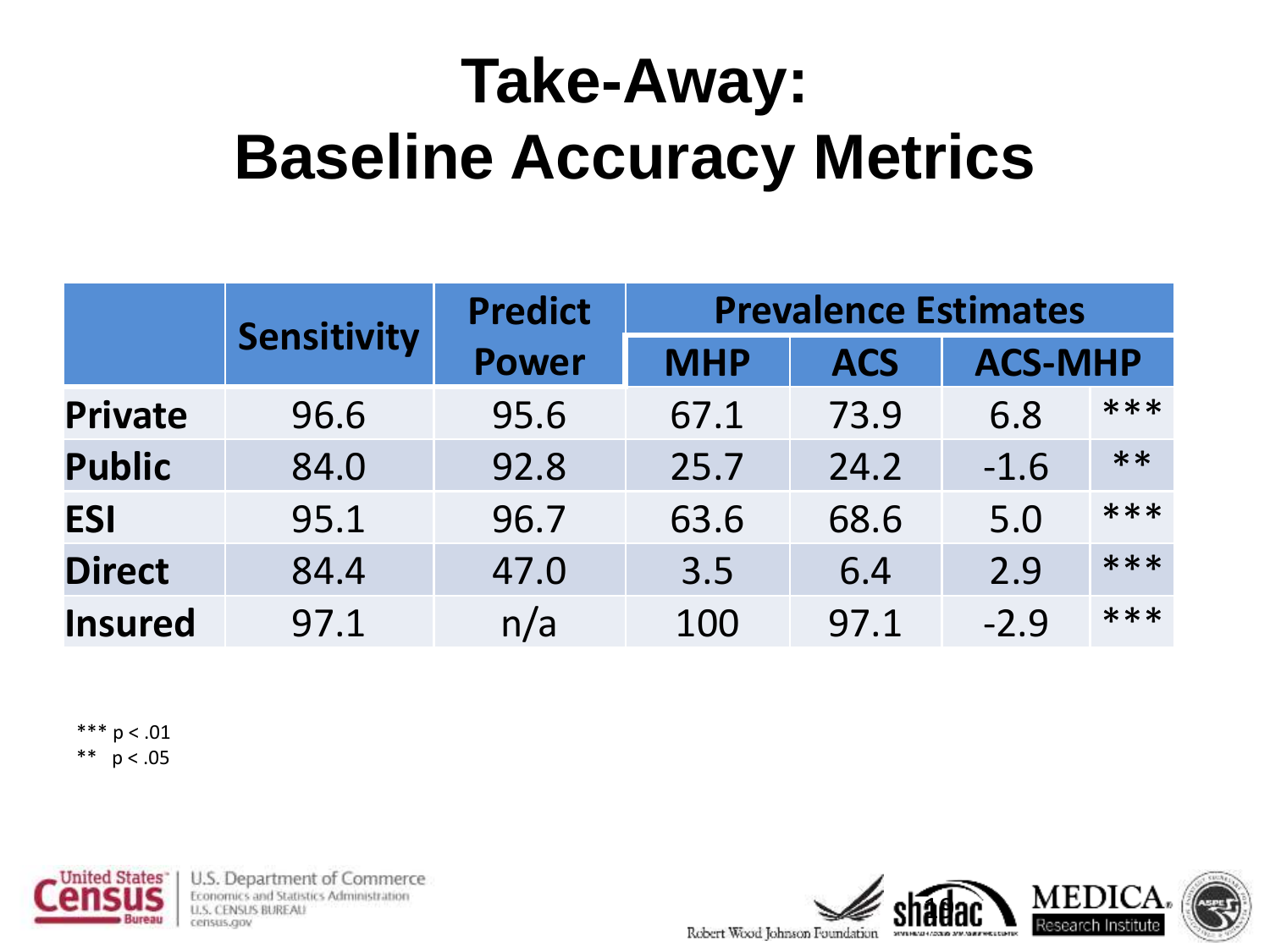# **Next Steps**

- Examine characteristics of accurate and inaccurate reporters
- Compare to CPS reporting accuracy metrics
- Explore utility of experimental Portal/Premium/Subsidy questions in ACS to categorize public, marketplace, and non-group coverage

![](_page_19_Picture_4.jpeg)

Department of Commerce stics Administration

![](_page_19_Picture_6.jpeg)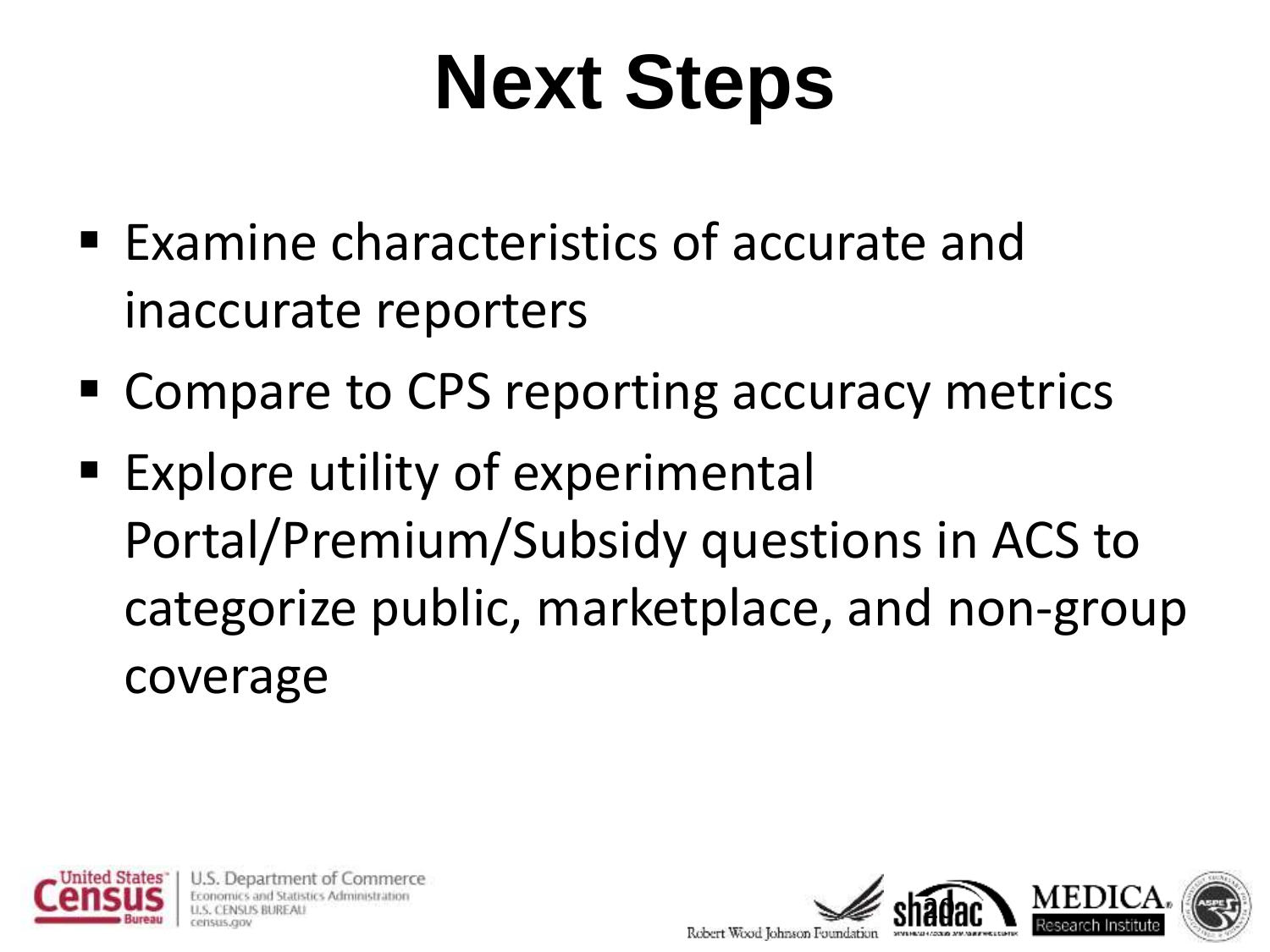## **Portal, Premium and Subsidy Verbatim Questions**

PORTAL: Was this plan obtained through a State or Federal Marketplace, Healthcare.gov, or a similar state website?

### PREMIUM: Is there a monthly premium for this plan?

**READ IF NECESSARY:** A monthly premium is a fixed amount of money people pay each month to have health coverage. It does not include copays or other expenses such as prescription costs.

### SUBSIDY: Is the cost of the premium subsidized based on family income?

**READ IF NECESSARY:** A monthly premium is a fixed amount of money people pay each month to have health coverage. It does not include copays or other expenses such as prescription costs. **READ IF NECESSARY:** Subsidized health coverage is insurance with a reduced premium. Low and middle income families are eligible to receive tax credits that allow them to pay lower premiums for insurance bought through healthcare exchanges or marketplaces.

![](_page_20_Picture_6.jpeg)

U.S. Department of Commerce mstics Administration census.cov

![](_page_20_Picture_8.jpeg)